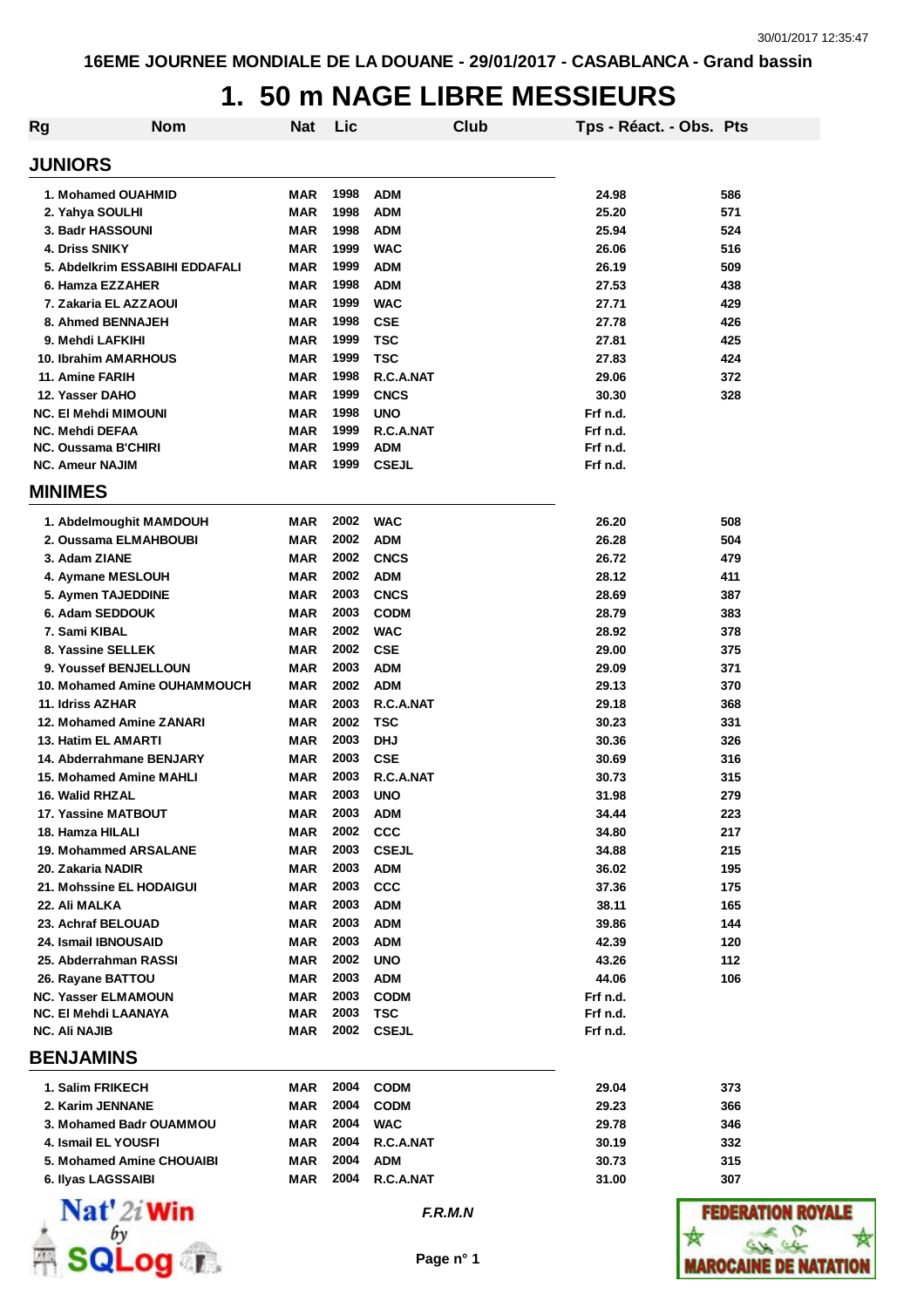| Rg                                  | <b>Nom</b> | <b>Nat</b> | Lic  |              | Club | Tps - Réact. - Obs. Pts |     |
|-------------------------------------|------------|------------|------|--------------|------|-------------------------|-----|
| <b>BENJAMINS</b>                    |            |            |      |              |      |                         |     |
| 7. Ilyas LARABI                     |            | MAR        | 2004 | <b>CNCS</b>  |      | 31.50                   | 292 |
| 8. Mehdi BOUIRIG                    |            | MAR        | 2004 | <b>ADM</b>   |      | 32.69                   | 261 |
| 9. Mohamed EL BOUZKRI               |            | MAR        | 2005 | <b>CNCS</b>  |      | 33.52                   | 242 |
| 10. Ilyas ROULLAMELLAH              |            | <b>MAR</b> | 2004 | <b>CCC</b>   |      | 33.88                   | 235 |
| 11. Mehdi ZEHNOUNI                  |            | MAR        | 2005 | <b>DHJ</b>   |      | 36.15                   | 193 |
| 12. Ilyass BERRADA                  |            | <b>MAR</b> | 2005 | <b>FUS</b>   |      | 36.41                   | 189 |
| 13. Mohammed MEDIANE                |            | <b>MAR</b> | 2005 | <b>ADM</b>   |      | 37.22                   | 177 |
| <b>14. Youssef BENJARY</b>          |            | <b>MAR</b> | 2004 | <b>CSE</b>   |      | 37.47                   | 173 |
| <b>15. Younes LAALA</b>             |            | <b>MAR</b> | 2004 | <b>TSC</b>   |      | 37.61                   | 171 |
| <b>16. Adil NOUIRA</b>              |            | <b>MAR</b> | 2004 | <b>KAC</b>   |      | 38.26                   | 163 |
| 17. Taha MAFTAH EL KASSIMY          |            | <b>MAR</b> | 2005 | <b>ADM</b>   |      | 38.36                   | 162 |
| 18. Saad HAFSY                      |            | <b>MAR</b> | 2004 | <b>ADM</b>   |      | 39.05                   | 153 |
| <b>19. Idriss EL M'BARKI KADIRI</b> |            | <b>MAR</b> | 2004 | <b>KAC</b>   |      | 39.19                   | 151 |
| 20. Mohamed QUITAR                  |            | <b>MAR</b> | 2005 | <b>ADM</b>   |      | 40.02                   | 142 |
| 21. Youssef EL FIOU                 |            | <b>MAR</b> | 2004 | <b>CSEJL</b> |      | 40.35                   | 139 |
| 22. Taha ATTOUK                     |            | <b>MAR</b> | 2004 | <b>ADM</b>   |      | 40.48                   | 137 |
| 23. Ismail BOURAIS                  |            | <b>MAR</b> | 2004 | <b>ADM</b>   |      | 40.93                   | 133 |
| 24. Ismail EL ALAMI                 |            | <b>MAR</b> | 2005 | <b>ADM</b>   |      | 41.81                   | 125 |
| 25. Aymen LOUCHI                    |            | <b>MAR</b> | 2004 | <b>DHJ</b>   |      | 42.41                   | 119 |
| 26. Ziyad SORY                      |            | <b>MAR</b> | 2004 | <b>ADM</b>   |      | 44.89                   | 101 |
| 27. Omar MOUAAD                     |            | <b>MAR</b> | 2005 | <b>CCC</b>   |      | 44.91                   | 100 |
| 28. Yasser AL BAKRACHI              |            | <b>MAR</b> | 2004 | <b>CKM</b>   |      | 46.38                   | 91  |
| 29. Mouhssine FALIH                 |            | <b>MAR</b> | 2005 | <b>CSEJL</b> |      | 47.27                   | 86  |
| 30. Taha CHAFIY                     |            | MAR        | 2005 | <b>ADM</b>   |      | 52.16                   | 64  |
| NC. Abdessalam KHERBA               |            | MAR        | 2005 | <b>IRT</b>   |      | Frf n.d.                |     |
| <b>NC. Mohamed KHERBA</b>           |            | MAR        | 2005 | <b>IRT</b>   |      | Frf n.d.                |     |
| <b>NC. Reda LOUAHAJ</b>             |            | MAR        | 2004 | <b>WAC</b>   |      | Frf n.d.                |     |
| <b>NC. Adnane OUITASSANE</b>        |            | MAR        | 2004 | <b>CSE</b>   |      | Frf n.d.                |     |
| <b>NC. Imad CHATOUI</b>             |            | MAR        | 2004 | <b>ADM</b>   |      | Frf n.d.                |     |
| <b>NC. Rayane MEZDAGAT</b>          |            | <b>MAR</b> | 2005 | <b>ADM</b>   |      | Frf n.d.                |     |
| <b>NC. Mohamed Amine HAMDAOUI</b>   |            | MAR        | 2004 | TSC          |      | Frf n.d.                |     |
| <b>POUSSINS</b>                     |            |            |      |              |      |                         |     |
| 1. Yahya ZAGRI                      |            | MAR        | 2006 | <b>ADM</b>   |      | 34.15                   | 229 |
| 2. Ahmed Amine MAHRACH              |            | MAR        | 2006 | <b>WAC</b>   |      | 34.63                   | 220 |
| 3. Saif Eddine CHOUAIBI             |            | MAR        | 2006 | <b>ADM</b>   |      | 35.13                   | 210 |
| 4. Yahya NACHAT                     |            | MAR        | 2006 | <b>WAC</b>   |      | 35.16                   | 210 |
| 5. Yasser MAHLI                     |            | MAR        | 2006 | R.C.A.NAT    |      | 35.30                   | 207 |
| 6. Abdarahman SERHIR                |            | MAR        | 2006 | <b>CNCS</b>  |      | 35.59                   | 202 |
| 7. Saad ELYOUSFI                    |            | <b>MAR</b> | 2006 | <b>ADM</b>   |      | 36.20                   | 192 |
| 8. Ali BOUSLIM                      |            | MAR        | 2006 | <b>TSC</b>   |      | 36.39                   | 189 |
| 9. Mohamed Taha BOUCHANE            |            | MAR        | 2006 | <b>ADM</b>   |      | 37.16                   | 178 |
| 10. Adam SAMMANI                    |            | MAR        | 2006 | <b>CSE</b>   |      | 37.75                   | 170 |
| 11. Yassir BAZZINE                  |            | MAR        | 2007 | <b>CNCS</b>  |      | 38.19                   | 164 |
| 12. Ahmed Amine BELABBES            |            | <b>MAR</b> | 2006 | <b>DHJ</b>   |      | 38.27                   | 163 |
| 13. Mohamed Hamza HAJOUANE          |            | <b>MAR</b> | 2006 | R.C.A.NAT    |      | 38.64                   | 158 |
| 14. Youssef YAHI                    |            | MAR        | 2006 | ADM          |      | 39.00                   | 154 |
| 15. Hamza KOHAILA                   |            | MAR        | 2007 | <b>ADM</b>   |      | 39.94                   | 143 |
| 16. Achraf AKIL                     |            | MAR        | 2006 | <b>CSEJL</b> |      | 40.08                   | 142 |
|                                     |            | MAR        | 2007 |              |      | 41.25                   | 130 |
| 17. Rayane M'GHARI                  |            |            | 2006 | <b>DHJ</b>   |      |                         |     |
| <b>18. Faris BOUKDIR</b>            |            | <b>MAR</b> |      | <b>KAC</b>   |      | 41.44                   | 128 |
| 19. Mohamed Amine BENNIS            |            | MAR        | 2006 | <b>ADM</b>   |      | 42.30                   | 120 |
| 20. Mohamed KELLA                   |            | MAR        | 2007 | <b>ADM</b>   |      | 42.92                   | 115 |
| 21. Ilyas LAFRIDI                   |            | <b>MAR</b> | 2006 | <b>CCC</b>   |      | 43.60                   | 110 |
| 22. Rayane BAHI                     |            | <b>MAR</b> | 2006 | <b>TSC</b>   |      | 44.10                   | 106 |



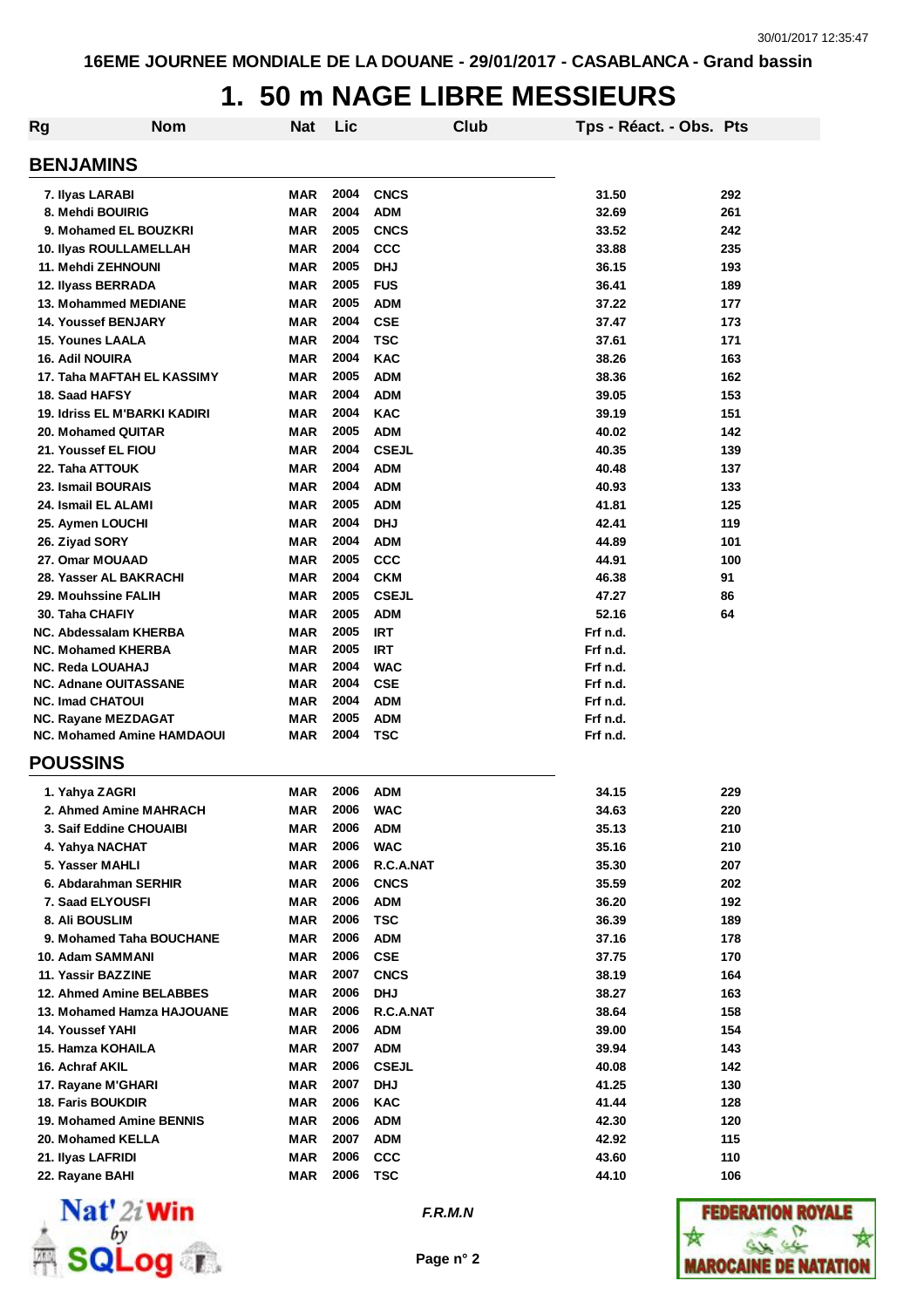| Rg                                                     | <b>Nom</b>                         | <b>Nat</b> | Lic          |                   | Club | Tps - Réact. - Obs. Pts |     |
|--------------------------------------------------------|------------------------------------|------------|--------------|-------------------|------|-------------------------|-----|
| <b>POUSSINS</b>                                        |                                    |            |              |                   |      |                         |     |
| 23. Othmane ANEB                                       |                                    | MAR        | 2006         | <b>KAC</b>        |      | 47.24                   | 86  |
| 24. Yasser REGRAGUI                                    |                                    | <b>MAR</b> | 2006         | <b>CSEJL</b>      |      | 50.91                   | 69  |
| <b>25. Youssef BENCHLIKHA</b>                          |                                    | <b>MAR</b> | 2006         | <b>ADM</b>        |      | 52.73                   | 62  |
| 26. Mehdi SAKHI                                        |                                    | <b>MAR</b> | 2007         | <b>ADM</b>        |      | 52.91                   | 61  |
| 27. Mohamed ZOUBAIDI                                   |                                    | <b>MAR</b> | 2006         | <b>ADM</b>        |      | 53.43                   | 59  |
| 28. Zayd KHADROUF                                      |                                    | <b>MAR</b> | 2007         | <b>ADM</b>        |      | 53.54                   | 59  |
| 29. Yassine TAOUI                                      |                                    | <b>MAR</b> | 2007         | <b>ADM</b>        |      | 53.58                   | 59  |
| 30. Rayane REGRAGUI                                    |                                    | <b>MAR</b> | 2007         | <b>ADM</b>        |      | 1:00.16                 | 41  |
| <b>31. Mouhamed DOUKALI</b>                            |                                    | <b>MAR</b> | 2006         | <b>KAC</b>        |      | 1:01.15                 | 39  |
| 32. Haitam ALHADAUI                                    |                                    | <b>MAR</b> | 2007         | <b>IRT</b>        |      | 1:06.45                 | 31  |
| 33. Yassine HERDMANE                                   |                                    | MAR        | 2006         | <b>ADM</b>        |      | 1:13.56                 | 22  |
| <b>NC. Othmane DOUZI</b>                               |                                    | MAR        | 2007         | <b>UNO</b>        |      | Frf n.d.                |     |
| <b>NC. Rayan ESSAIDI</b>                               |                                    | MAR        | 2006         | <b>IRT</b>        |      | Frf n.d.                |     |
|                                                        | <b>NC. Mohamed Ghali KHADRAOUI</b> | MAR        | 2006         | <b>CSE</b>        |      | Frf n.d.                |     |
| <b>NC. Rayane BENHELOU</b>                             |                                    | MAR        | 2006         | <b>ADM</b>        |      | Frf n.d.                |     |
| <b>NC. Ziad ALAOUI BALGHITI</b>                        |                                    | MAR        | 2006         | <b>ADM</b>        |      | Frf n.d.                |     |
| <b>NC. Hassan SAADOUNE</b>                             |                                    | <b>MAR</b> | 2007         | <b>ADM</b>        |      | Frf n.d.                |     |
| <b>NC. Youssef DAIF</b>                                |                                    | <b>MAR</b> | 2007         | <b>ADM</b>        |      | Frf n.d.                |     |
| <b>NC. Walid JAWHARI</b>                               |                                    | MAR        | 2006         | <b>ADM</b>        |      | Frf n.d.                |     |
| <b>AVENIR A</b>                                        |                                    |            |              |                   |      |                         |     |
| 1. Hamza KELLA                                         |                                    | MAR        | 2008         | <b>ADM</b>        |      | 37.17                   | 178 |
|                                                        | 2. Mohamed Ayoub HAJOUANE          | MAR        | 2008         | R.C.A.NAT         |      | 37.27                   | 176 |
| 3. Othmane RHZAL                                       |                                    | <b>MAR</b> | 2008         | <b>UNO</b>        |      | 38.09                   | 165 |
| 4. Ahmed Arrayane EDDARI                               |                                    | <b>MAR</b> | 2008         | R.C.A.NAT         |      | 39.13                   | 152 |
| 5. Yahya EL AZZAOUI                                    |                                    | <b>MAR</b> | 2008         | <b>WAC</b>        |      | 40.44                   | 138 |
|                                                        | 5. Abderrahmane LABHAIRI           | MAR        | 2008         | <b>CNCS</b>       |      | 40.44                   | 138 |
| 7. Yassine BOUCHTI                                     |                                    | <b>MAR</b> | 2008         | <b>WAC</b>        |      | 41.70                   | 126 |
| 8. Zakaria MAHASSINE                                   |                                    | <b>MAR</b> | 2008         | <b>ADM</b>        |      | 42.50                   | 119 |
| 9. Rayane AKIL                                         |                                    | <b>MAR</b> | 2008         | <b>CSEJL</b>      |      | 44.09                   | 106 |
| 10. Adnane OUTHMAN                                     |                                    | <b>MAR</b> | 2008         | <b>ADM</b>        |      | 44.75                   | 102 |
| 11. Mehdi BYA                                          |                                    | <b>MAR</b> | 2008         | <b>CNCS</b>       |      | 46.45                   | 91  |
| 12. Mohamed Amine BCHIRI                               |                                    | MAR        | 2008         | <b>ADM</b>        |      | 46.76                   | 89  |
| 13. Adam LOUCHI                                        |                                    | <b>MAR</b> | 2008         | <b>DHJ</b>        |      | 49.67                   | 74  |
| 14. Hamza LAASKRI                                      |                                    | MAR        | 2008         | KAC               |      | 55.53                   | 53  |
| 15. Mohammed BEKOURI                                   |                                    | MAR        | 2008         | IRT               |      | 56.13                   | 51  |
| 16. Mohamed TOURI                                      |                                    | <b>MAR</b> | 2008         | <b>ADM</b>        |      | 59.34                   | 43  |
| 17. Adam LARAKI                                        |                                    | <b>MAR</b> | 2008         | <b>ADM</b>        |      | 1:07.34                 | 29  |
| 18. Ayoub ESSADIQI                                     |                                    | MAR        | 2008         | <b>ADM</b>        |      | 1:07.66                 | 29  |
| 19. Omar KORAIT                                        |                                    | <b>MAR</b> | 2008         | <b>ADM</b>        |      | 1:10.72                 | 25  |
| 20. Riad ZOUBAIDI                                      |                                    | <b>MAR</b> | 2008         | <b>ADM</b>        |      | 1:13.83                 | 22  |
|                                                        |                                    |            | 2008         | <b>ADM</b>        |      |                         | 9   |
| 21. Hamza MALKA                                        |                                    | MAR        |              |                   |      | 1:39.83                 |     |
| <b>NC. Yahya TOUBELLA</b>                              |                                    | <b>MAR</b> | 2008<br>2008 | <b>ADM</b>        |      | Frf n.d.                |     |
| <b>NC. Achraf MEZDAGAT</b><br><b>NC. Fahd EL AZHAR</b> |                                    | MAR<br>MAR | 2008         | <b>ADM</b><br>TSC |      | Frf n.d.<br>Frf n.d.    |     |
| AVENIR B                                               |                                    |            |              |                   |      |                         |     |
|                                                        |                                    |            |              |                   |      |                         |     |
| 1. Yasser EZZIDI                                       |                                    | MAR        | 2009         | R.C.A.NAT         |      | 41.50                   | 127 |
|                                                        | 2. Mohamed Adam HAMMANI            | MAR        | 2009         | <b>UNO</b>        |      | 45.77                   | 95  |
| 3. Salim KHOUDRI                                       |                                    | MAR        | 2009         | $_{\rm ccc}$      |      | 46.14                   | 93  |
| 4. Mohamed Kamil RACHID                                |                                    | MAR        | 2009         | <b>ADM</b>        |      | 46.95                   | 88  |
| 5. Anwar KOKODIL                                       |                                    | MAR        | 2009         | R.C.A.NAT         |      | 50.73                   | 70  |
| 6. Ghali LAKRADI                                       |                                    | <b>MAR</b> | 2009         | TSC               |      | 50.84                   | 69  |
| 7. Ayoub KHOURCHECH                                    |                                    | MAR        | 2009         | <b>CCC</b>        |      | 55.18                   | 54  |
| 8. Yahya SARS                                          |                                    | MAR        | 2009         | ADM               |      | 1:04.06                 | 34  |



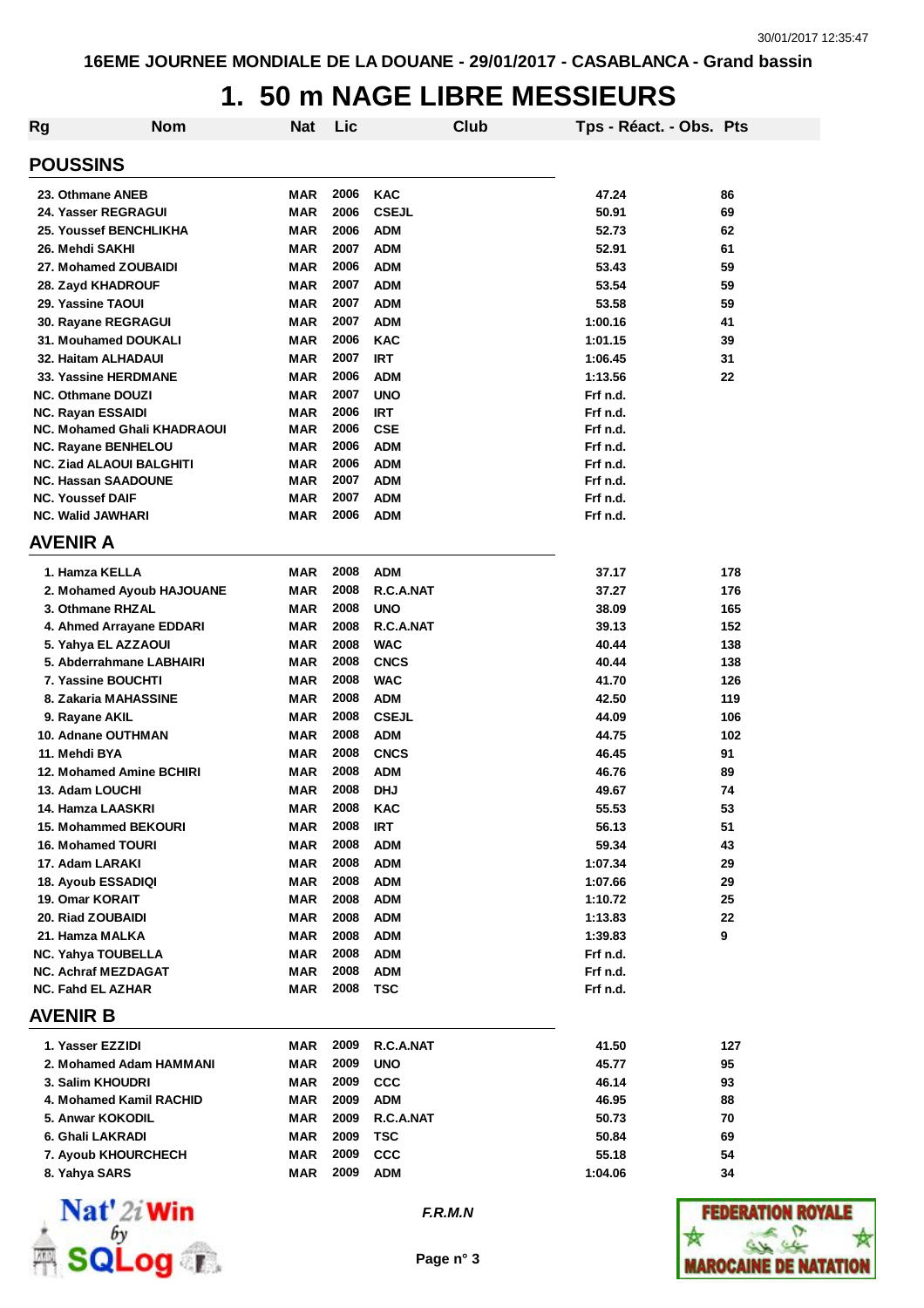| Rg               | <b>Nom</b>                     | <b>Nat</b> | Lic. |              | Club | Tps - Réact. - Obs. Pts |    |
|------------------|--------------------------------|------------|------|--------------|------|-------------------------|----|
| <b>AVENIR B</b>  |                                |            |      |              |      |                         |    |
| 8. Rayane STATI  |                                | MAR        | 2010 | <b>ADM</b>   |      | 1:04.06                 | 34 |
|                  | 10. Ahmed Yassine AFRIAD       | MAR        | 2009 | CSE          |      | 1:05.98                 | 31 |
|                  | 11. Mohammed Ziad KETTANI      | <b>MAR</b> | 2009 | <b>DHJ</b>   |      | 1:12.75                 | 23 |
|                  | 12. Mohamed Ilyas NACHIT       | MAR        | 2009 | <b>ADM</b>   |      | 1:13.31                 | 23 |
| 13. Adam BCHIRI  |                                | <b>MAR</b> | 2010 | <b>ADM</b>   |      | 1:14.56                 | 22 |
|                  | <b>14. Mustapha QUARMOUCHI</b> | <b>MAR</b> | 2009 | <b>ADM</b>   |      | 1:24.04                 | 15 |
|                  | 15. Mohamed Amir NOUARA        | <b>MAR</b> | 2010 | <b>ADM</b>   |      | 1:34.66                 | 10 |
| 16. Ghali LARAKI |                                | <b>MAR</b> | 2010 | <b>ADM</b>   |      | 1:39.32                 | 9  |
|                  | <b>NC. Youssef HOUSSAINI</b>   | <b>MAR</b> | 2009 | <b>CSEJL</b> |      | Abandon                 | 0  |



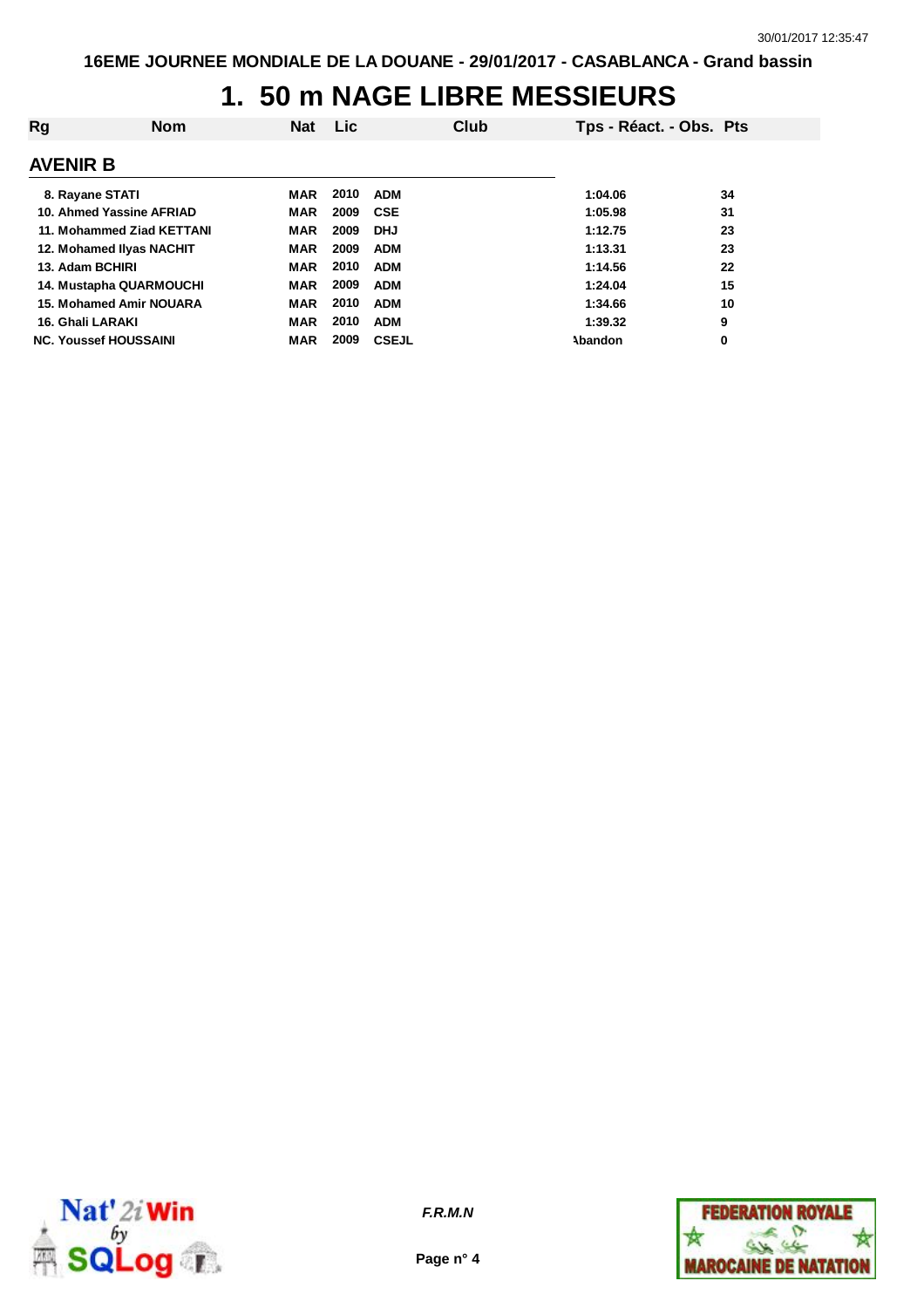## **2. 50 m NAGE LIBRE DAMES**

| Rg | <b>Nom</b>                                         | <b>Nat</b>               | Lic  |                            | Club | Tps - Réact. - Obs. Pts |     |
|----|----------------------------------------------------|--------------------------|------|----------------------------|------|-------------------------|-----|
|    | <b>BENJAMINS</b>                                   |                          |      |                            |      |                         |     |
|    |                                                    |                          | 2004 | R.C.A.NAT                  |      |                         | 472 |
|    | 1. Ibtissam RACHID<br>2. Nisrine FIRAS             | <b>MAR</b><br><b>MAR</b> | 2004 | <b>WAC</b>                 |      | 30.48<br>30.63          | 465 |
|    | 3. Hind DOUHA                                      | <b>MAR</b>               | 2005 | R.C.A.NAT                  |      | 31.63                   | 422 |
|    | <b>4. IIII BELHOCINE</b>                           | <b>MAR</b>               | 2005 | <b>WAC</b>                 |      | 32.02                   | 407 |
|    | 5. Ines EL AZHAR                                   | <b>MAR</b>               | 2004 | <b>TSC</b>                 |      | 33.10                   | 368 |
|    | 6. Fatima Zahra MOUKTADIR                          | MAR                      | 2004 | <b>CNCS</b>                |      | 33.34                   | 360 |
|    | 7. Lamiaa ELMACHRAFI                               | <b>MAR</b>               | 2005 | <b>TSC</b>                 |      | 33.61                   | 352 |
|    |                                                    | <b>MAR</b>               | 2004 | <b>CNCS</b>                |      | 33.88                   | 343 |
|    | 8. Aya DARA<br>9. Ichrak EZZAITOUNI                | <b>MAR</b>               | 2004 | <b>ADM</b>                 |      | 35.11                   | 308 |
|    | <b>10. Rim SAMMANI</b>                             | <b>MAR</b>               | 2004 | <b>CSE</b>                 |      | 35.23                   | 305 |
|    | 11. Maissam YAHIA                                  | <b>MAR</b>               | 2005 | <b>DHJ</b>                 |      | 35.81                   | 291 |
|    | 12. Yassmine LABYAD                                | <b>MAR</b>               | 2005 | <b>CSE</b>                 |      | 36.08                   | 284 |
|    | 13. Oumaima UHAMMOUCH                              | <b>MAR</b>               | 2005 | <b>ADM</b>                 |      | 36.27                   | 280 |
|    | 14. Manal LAASKRI                                  | <b>MAR</b>               | 2004 | <b>KAC</b>                 |      | 37.94                   | 244 |
|    | 15. Widad ECHAFAKI                                 | <b>MAR</b>               | 2004 | <b>ADM</b>                 |      | 39.46                   | 217 |
|    | 16. Nada YAHI                                      | <b>MAR</b>               | 2004 | <b>ADM</b>                 |      | 39.63                   | 214 |
|    | 17. Hanane AZZA                                    | <b>MAR</b>               | 2004 | <b>ADM</b>                 |      | 40.81                   | 196 |
|    | 18. Zineb ASKARI                                   | <b>MAR</b>               | 2004 | <b>KAC</b>                 |      | 40.86                   | 195 |
|    | <b>19. Malak KHOURCHECH</b>                        | <b>MAR</b>               | 2005 | <b>CCC</b>                 |      | 40.97                   | 194 |
|    | 20. Yasmine NACHIT                                 | <b>MAR</b>               | 2004 | <b>ADM</b>                 |      | 44.06                   | 156 |
|    |                                                    | <b>MAR</b>               | 2004 | <b>DHJ</b>                 |      | 46.06                   |     |
|    | 21. Marya EL KALKOULI<br>22. Wiam MEDIANE          | <b>MAR</b>               | 2005 | <b>ADM</b>                 |      | 46.16                   | 136 |
|    |                                                    |                          | 2005 |                            |      |                         | 135 |
|    | 23. Marwa SABBAGH                                  | <b>MAR</b><br><b>MAR</b> | 2005 | <b>ADM</b><br><b>ADM</b>   |      | 48.03<br>48.94          | 120 |
|    | 24. Khadija BOURAIS                                |                          | 2005 |                            |      |                         | 114 |
|    | 25. Rim JEBRANE                                    | <b>MAR</b>               | 2005 | <b>CSEJL</b>               |      | 51.38                   | 98  |
|    | 26. Maria TOURBI                                   | <b>MAR</b>               | 2005 | <b>CSEJL</b><br><b>ADM</b> |      | 51.78                   | 96  |
|    | 27. Nora BARAKAT                                   | <b>MAR</b>               | 2005 |                            |      | 52.66                   | 91  |
|    | <b>28. Ghita CHERKAOUI RBATI</b>                   | <b>MAR</b>               | 2004 | <b>ADM</b>                 |      | 1:03.59                 | 51  |
|    | <b>NC. Zineb MIMOUNI</b><br><b>NC. Dina KHERBA</b> | <b>MAR</b><br>MAR        | 2005 | <b>UNO</b><br><b>IRT</b>   |      | Frf n.d.<br>Frf n.d.    |     |
|    | <b>NC. Kawtar BATTOU</b>                           | MAR                      | 2004 | <b>ADM</b>                 |      | Frf n.d.                |     |
|    | NC. Khadija ELMAHBOUBI                             | MAR                      | 2005 | <b>ADM</b>                 |      | Frf n.d.                |     |
|    | <b>NC. Imane MIKOU</b>                             | MAR                      | 2005 | <b>ADM</b>                 |      | Frf n.d.                |     |
|    | <b>NC. Ghita LAHSINI</b>                           | MAR                      | 2004 | <b>ADM</b>                 |      | Frf n.d.                |     |
|    | <b>NC. Yasmine TASSA</b>                           | MAR                      | 2005 | KAC                        |      | Frf n.d.                |     |
|    | <b>POUSSINS</b>                                    |                          |      |                            |      |                         |     |
|    | 1. Yassmine DRAYEF                                 | MAR                      | 2006 | R.C.A.NAT                  |      | 33.04                   | 370 |
|    | 2. Yasmine YOUSRI                                  | MAR                      | 2006 | <b>CNCS</b>                |      | 34.27                   | 332 |
|    | 3. Israa LAHLAISSI                                 | <b>MAR</b>               | 2006 | <b>TSC</b>                 |      | 35.56                   | 297 |
|    | 4. Malak MESLOUH                                   | <b>MAR</b>               | 2006 | <b>ADM</b>                 |      | 35.78                   | 291 |
|    | 5. Ghita JENNANE                                   | <b>MAR</b>               | 2006 | <b>CODM</b>                |      | 36.09                   | 284 |
|    | 6. Zainab IDRISSI                                  | <b>MAR</b>               | 2007 | <b>CNCS</b>                |      | 36.20                   | 281 |
|    | 6. Camelia AMRANI                                  | MAR                      | 2006 | <b>TSC</b>                 |      | 36.20                   | 281 |
|    | 8. Salma EL YOUSFI                                 | <b>MAR</b>               | 2007 | R.C.A.NAT                  |      | 36.46                   | 275 |
|    | 9. Razane MAHRACH                                  | <b>MAR</b>               | 2007 | <b>WAC</b>                 |      | 38.35                   | 237 |
|    | 10. Aya BCHIRI                                     | MAR                      | 2006 | <b>ADM</b>                 |      | 39.28                   | 220 |
|    | 11. Lina BERRISSOUL                                | <b>MAR</b>               | 2007 | <b>WAC</b>                 |      | 39.41                   | 218 |
|    | 12. Aya EL HODAIGUI                                | <b>MAR</b>               | 2007 | <b>CCC</b>                 |      | 42.95                   | 168 |
|    | 13. Ghita GHETREFF                                 | <b>MAR</b>               | 2006 | <b>ADM</b>                 |      | 44.75                   | 149 |
|    | 14. Chaimaa MAFTAH EL KASSIMY                      | <b>MAR</b>               | 2006 | <b>ADM</b>                 |      | 45.56                   | 141 |
|    | <b>15. Acil BARGAOUI</b>                           | <b>MAR</b>               | 2006 | <b>ADM</b>                 |      | 46.05                   | 136 |
|    | 16. Yassmine BENGHEDIFA                            | MAR                      | 2007 | <b>ADM</b>                 |      | 47.25                   | 126 |
|    | 17. Jannat BAYADOU                                 | MAR                      | 2007 | <b>KAC</b>                 |      | 47.66                   | 123 |
|    | 18. Alae EL AMARTI                                 | <b>MAR</b>               | 2007 | <b>DHJ</b>                 |      | 48.16                   | 119 |



*F.R.M.N*

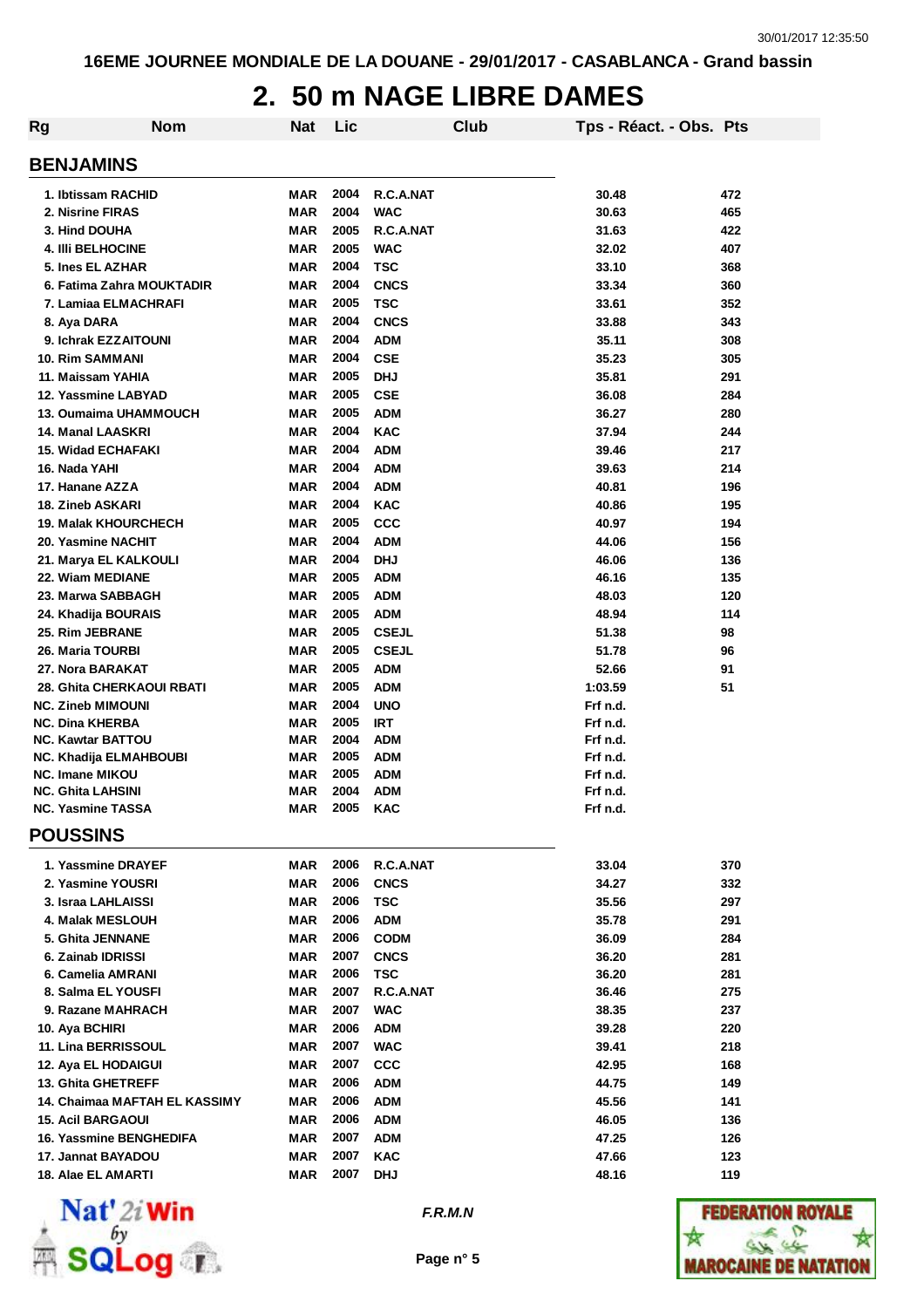## **2. 50 m NAGE LIBRE DAMES**

| Rg                         | <b>Nom</b>                   | <b>Nat</b> | Lic  |              | Club | Tps - Réact. - Obs. Pts |     |
|----------------------------|------------------------------|------------|------|--------------|------|-------------------------|-----|
| <b>POUSSINS</b>            |                              |            |      |              |      |                         |     |
| 19. Hiba HILALI            |                              | MAR        | 2007 | <b>CCC</b>   |      | 48.50                   | 117 |
|                            | 20. Nour El Houda MOUKHLESSE | <b>MAR</b> | 2007 | <b>KAC</b>   |      | 50.03                   | 106 |
|                            | 21. Chaymaa ELAZHARY         | <b>MAR</b> | 2006 | <b>ADM</b>   |      | 50.06                   | 106 |
| 22. Lina BATTOU            |                              | <b>MAR</b> | 2006 | <b>ADM</b>   |      | 52.83                   | 90  |
| 23. Marwa DBALI            |                              | <b>MAR</b> | 2007 | <b>ADM</b>   |      | 57.95                   | 68  |
|                            | 24. Lina Soulaika BOUMAHDI   | <b>MAR</b> | 2007 | <b>DHJ</b>   |      | 1:01.03                 | 58  |
| 25. Ryhab CHIKER           |                              | <b>MAR</b> | 2007 | <b>ADM</b>   |      | 1:03.61                 | 51  |
| 26. Kenza GHAZI            |                              | <b>MAR</b> | 2007 | <b>ADM</b>   |      | 1:03.93                 | 51  |
| 27. Aya ES SABBAR          |                              | <b>MAR</b> | 2006 | <b>CSEJL</b> |      | 1:06.38                 | 45  |
| 28. Yasmine EL FIOU        |                              | <b>MAR</b> | 2006 | <b>CSEJL</b> |      | 1:10.24                 | 38  |
| 29. Sara NADIF             |                              | <b>MAR</b> | 2007 | <b>ADM</b>   |      | 1:11.62                 | 36  |
|                            | 30. Yasmina DOULFIKAR        | <b>MAR</b> | 2007 | <b>ADM</b>   |      | 1:13.57                 | 33  |
| <b>NC. Sara AMRANI</b>     |                              | <b>MAR</b> | 2007 | <b>IRT</b>   |      | Frf n.d.                |     |
| <b>NC. Ghita AFRIAD</b>    |                              | <b>MAR</b> | 2007 | <b>CSE</b>   |      | Frf n.d.                |     |
| <b>NC. Sara CHAFER</b>     |                              | <b>MAR</b> | 2006 | <b>ADM</b>   |      | Frf n.d.                |     |
| <b>NC. Amira SEHLI</b>     |                              | <b>MAR</b> | 2007 | <b>ADM</b>   |      | Frf n.d.                |     |
| NC. Rim MIR                |                              | <b>MAR</b> | 2007 | <b>ADM</b>   |      | Frf n.d.                |     |
| <b>NC. Zineb ITTAS</b>     |                              | <b>MAR</b> | 2007 | <b>ADM</b>   |      | Frf n.d.                |     |
| <b>NC. Hiba TALII</b>      |                              | <b>MAR</b> | 2007 | <b>ADM</b>   |      | Frf n.d.                |     |
| <b>NC. Hajar LAHLAISSI</b> |                              | <b>MAR</b> | 2007 | <b>TSC</b>   |      | Frf n.d.                |     |
| <b>AVENIR A</b>            |                              |            |      |              |      |                         |     |
| 1. Meriem NACHAT           |                              | MAR        | 2008 | <b>WAC</b>   |      | 38.22                   | 239 |
| 2. Alaa AMIRI              |                              | <b>MAR</b> | 2008 | <b>CNCS</b>  |      | 39.53                   | 216 |
| 3. Rim LABYAD              |                              | <b>MAR</b> | 2008 | <b>CSE</b>   |      | 40.91                   | 195 |
| 4. Basma JALAL             |                              | <b>MAR</b> | 2008 | R.C.A.NAT    |      | 41.36                   | 188 |
| 5. Zineb DEFAA             |                              | <b>MAR</b> | 2008 | R.C.A.NAT    |      | 41.84                   | 182 |
| 6. Sofia MAKY              |                              | <b>MAR</b> | 2008 | TSC          |      | 41.93                   | 181 |
|                            | 7. Ghita BENHAMOU            | <b>MAR</b> | 2008 | <b>CSE</b>   |      | 43.76                   | 159 |
|                            | 8. Malak ROULLAMELLAH        | <b>MAR</b> | 2008 | <b>CCC</b>   |      | 45.59                   | 141 |
| 9. Rihab SERTI             |                              | <b>MAR</b> | 2008 | <b>CCC</b>   |      | 48.70                   | 115 |
| 10. Alae NOUINI            |                              | <b>MAR</b> | 2008 | <b>CSEJL</b> |      | 49.31                   | 111 |
| 11. Nada SABBAGH           |                              | <b>MAR</b> | 2008 | <b>ADM</b>   |      | 53.46                   | 87  |
| 12. Nouhaila ANEB          |                              | <b>MAR</b> | 2008 | <b>KAC</b>   |      | 54.29                   | 83  |
| 13. Meryem SORY            |                              | <b>MAR</b> | 2008 | <b>ADM</b>   |      | 57.25                   | 71  |
|                            | 14. Samia Khadija SEKHRA     | MAR        | 2008 | <b>ADM</b>   |      | 1:00.09                 | 61  |
| 15. Malak BARAKAT          |                              | MAR        | 2008 | <b>ADM</b>   |      | 1:05.06                 | 48  |
|                            | <b>NC. Safia EL KALKOULI</b> | <b>MAR</b> | 2008 | <b>DHJ</b>   |      | Frf n.d.                |     |
| NC. Oumnia RIDA            |                              | MAR        | 2008 | <b>CNCS</b>  |      | Frf n.d.                |     |
| <b>NC. Islam NADIF</b>     |                              | MAR        | 2008 | <b>ADM</b>   |      | Frf n.d.                |     |
| <b>AVENIR B</b>            |                              |            |      |              |      |                         |     |
| 1. Roaya MAHLI             |                              | MAR        | 2009 | R.C.A.NAT    |      | 42.87                   | 169 |
|                            | 2. Tiwinas BELHOCINE         | MAR        | 2009 | <b>WAC</b>   |      | 42.97                   | 168 |
| 3. Hiba KHALLAD            |                              | MAR        | 2009 | <b>TSC</b>   |      | 46.91                   | 129 |
| 4. Lina EL MSIEH           |                              | MAR        | 2009 | <b>DHJ</b>   |      | 51.53                   | 97  |
| 5. Malak DOUKALI           |                              | MAR        | 2009 | KAC          |      | 51.88                   | 95  |
| 6. Aicha CHAHID            |                              | MAR        | 2009 | <b>ADM</b>   |      | 1:11.79                 | 36  |
| 7. Khaoula ZAGRI           |                              | MAR        | 2009 | <b>ADM</b>   |      | 1:21.61                 | 24  |
| <b>NC. Alae FENNICH</b>    |                              | MAR        | 2009 | R.C.A.NAT    |      | Frf n.d.                |     |
|                            |                              |            |      |              |      |                         |     |



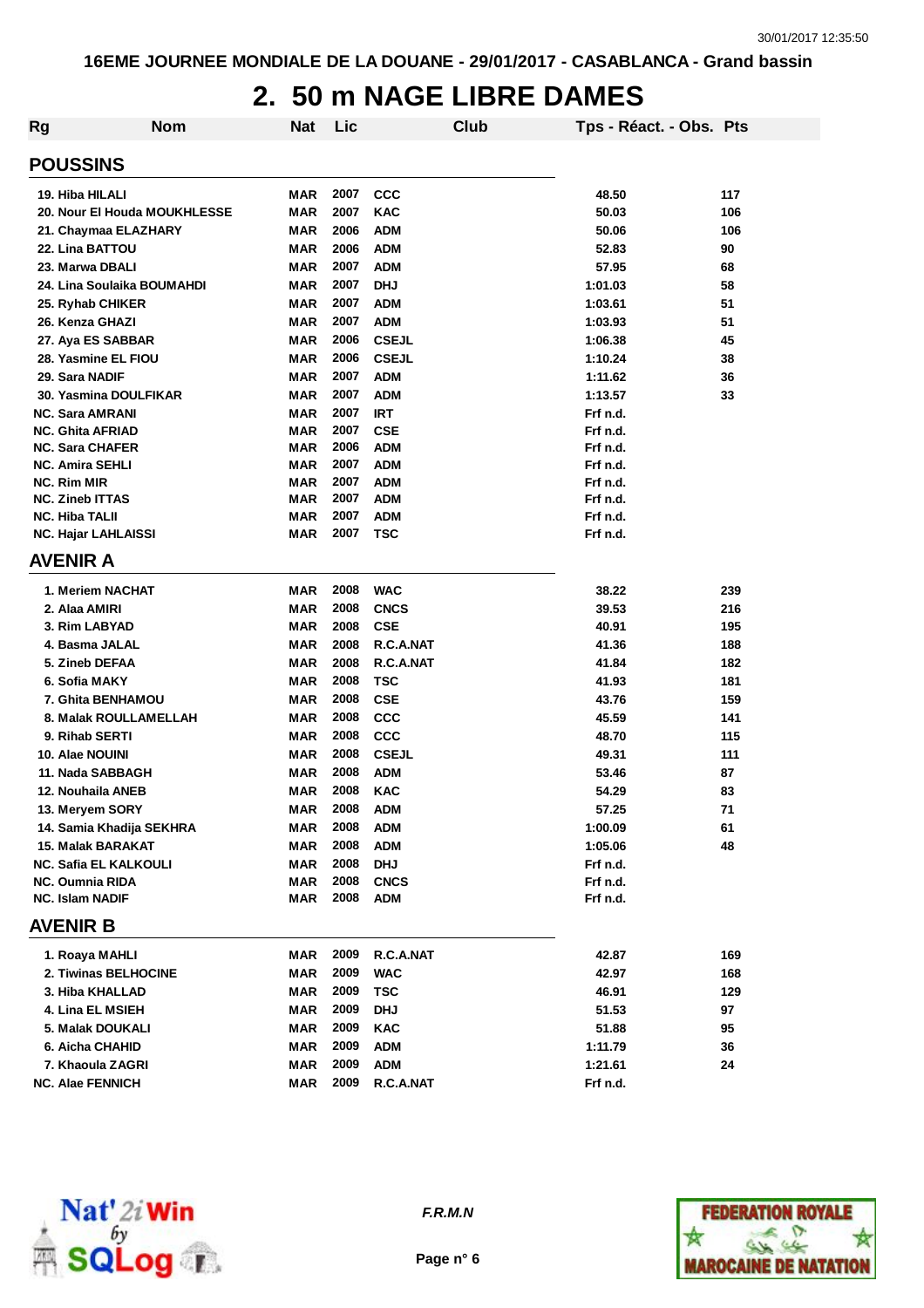# **3. 50 m BRASSE MESSIEURS**

| Rg                       | <b>Nom</b>                     | <b>Nat</b> | Lic  | Club         | Tps - Réact. - Obs. Pts |     |
|--------------------------|--------------------------------|------------|------|--------------|-------------------------|-----|
| <b>JUNIORS</b>           |                                |            |      |              |                         |     |
|                          | 1. Abdelkrim ESSABIHI EDDAFALI | <b>MAR</b> | 1999 | <b>ADM</b>   | 30.06                   | 698 |
| 2. Yahya SOULHI          |                                | <b>MAR</b> | 1998 | <b>ADM</b>   | 32.08                   | 574 |
| 3. Driss SNIKY           |                                | <b>MAR</b> | 1999 | <b>WAC</b>   | 36.25                   | 398 |
|                          | 4. Zakaria EL AZZAOUI          | <b>MAR</b> | 1999 | <b>WAC</b>   | 36.30                   | 396 |
|                          | 5. Hamza EZZAHER               | <b>MAR</b> | 1998 | <b>ADM</b>   | 36.92                   | 377 |
|                          | 6. Ibrahim AMARHOUS            | <b>MAR</b> | 1999 | <b>TSC</b>   | 38.66                   | 328 |
| 7. Yasser DAHO           |                                | <b>MAR</b> | 1999 | <b>CNCS</b>  | 41.05                   | 274 |
|                          | <b>NC. El Mehdi MIMOUNI</b>    | <b>MAR</b> | 1998 | <b>UNO</b>   | Frf n.d.                |     |
| <b>NC. Badr HASSOUNI</b> |                                | <b>MAR</b> | 1998 | <b>ADM</b>   | Frf n.d.                |     |
|                          | <b>NC. Mohamed OUAHMID</b>     | <b>MAR</b> | 1998 | <b>ADM</b>   | Frf n.d.                |     |
|                          | <b>NC. Oussama B'CHIRI</b>     | <b>MAR</b> | 1999 | <b>ADM</b>   | Frf n.d.                |     |
| <b>NC. Ameur NAJIM</b>   |                                | <b>MAR</b> | 1999 | <b>CSEJL</b> | Frf n.d.                |     |
| <b>CADETS</b>            |                                |            |      |              |                         |     |
|                          | 1. Yasser MAHASSINE            | <b>MAR</b> | 2000 | <b>ADM</b>   | 33.73                   | 494 |
|                          | 2. Omar HASSOUNI               | <b>MAR</b> | 2001 | <b>ADM</b>   | 35.09                   | 439 |
|                          | 3. Reyane ENNABTY              | <b>MAR</b> | 2001 | <b>ADM</b>   | 36.13                   | 402 |
|                          | 4. Mohamed Amine HARRABIDA     | <b>MAR</b> | 2000 | R.C.A.NAT    | 36.28                   | 397 |
|                          | 5. mohamed Farouk ASSAL        | <b>MAR</b> | 2001 | R.C.A.NAT    | 36.80                   | 380 |
| 6. Mouad MAKY            |                                | <b>MAR</b> | 2000 | <b>TSC</b>   | 38.63                   | 329 |
|                          | 7. Mohamed Moussa MAASRA       | <b>MAR</b> | 2001 | <b>CNCS</b>  | 39.19                   | 315 |
| 8. Saad YOUSRI           |                                | <b>MAR</b> | 2001 | <b>CNCS</b>  | 40.63                   | 282 |
| 9. Ayoub AZZA            |                                | <b>MAR</b> | 2001 | <b>ADM</b>   | 42.67                   | 244 |
|                          | 10. Med Amine MATBOUT          | <b>MAR</b> | 2000 | <b>ADM</b>   | 42.74                   | 243 |
| <b>NC. Youssef SADAK</b> |                                | <b>MAR</b> | 2001 | <b>CSE</b>   | Frf n.d.                |     |
| <b>NC. Yasser AYANE</b>  |                                | <b>MAR</b> | 2001 | <b>CSE</b>   | Frf n.d.                |     |
|                          | <b>NC. Elallam EL HABIB</b>    | <b>MAR</b> | 2000 | <b>WAC</b>   | Frf n.d.                |     |



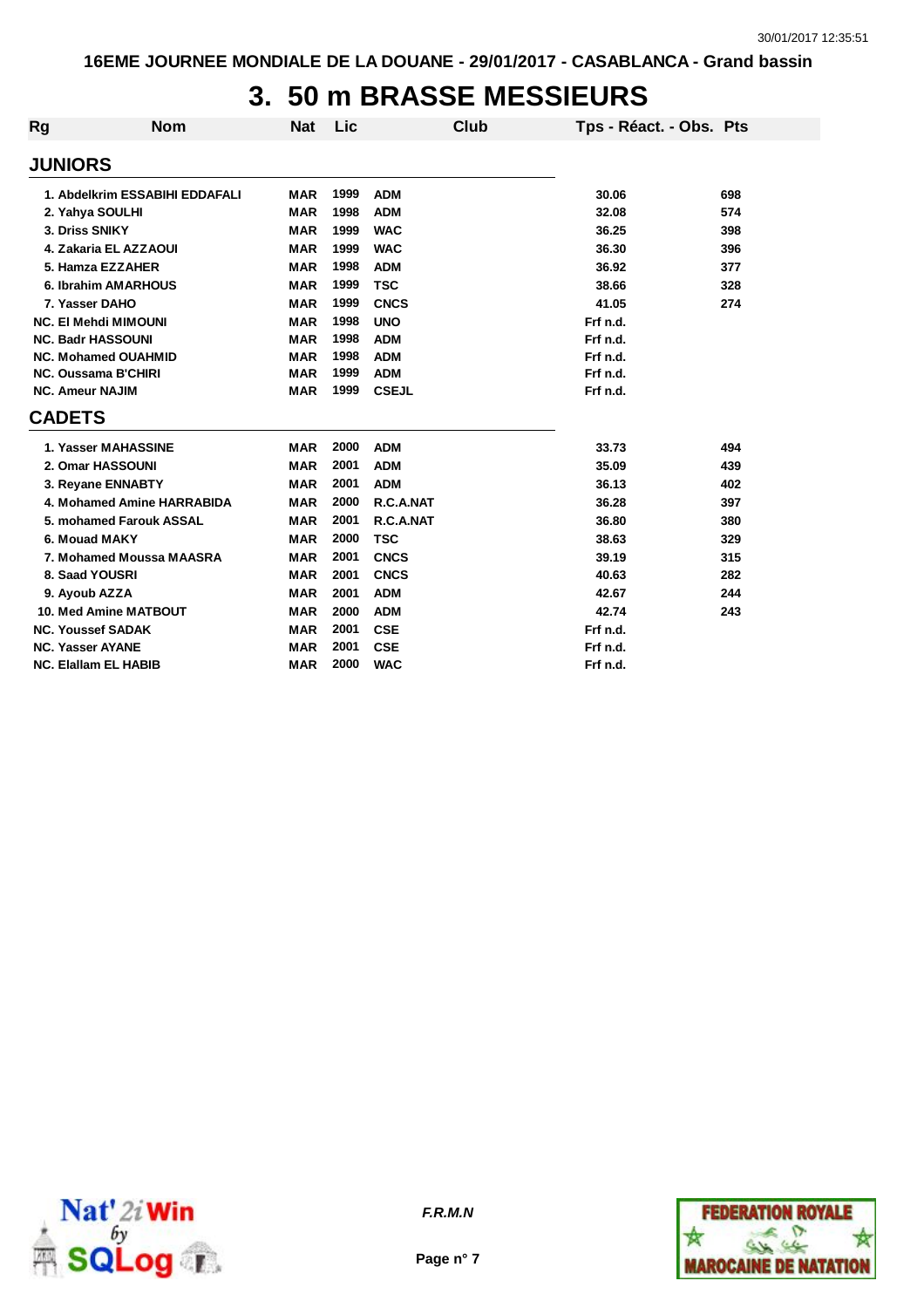## **4. 50 m BRASSE DAMES**

| Rg | <b>Nom</b>                    | <b>Nat</b> | Lic  | Club         | Tps - Réact. - Obs. Pts |     |
|----|-------------------------------|------------|------|--------------|-------------------------|-----|
|    | <b>MINIMES</b>                |            |      |              |                         |     |
|    |                               |            |      |              |                         |     |
|    | 1. Salma EL YOUSFI            | <b>MAR</b> | 2002 | <b>ADM</b>   | 40.75                   | 392 |
|    | 2. Salma YOUSRI               | <b>MAR</b> | 2002 | <b>CNCS</b>  | 41.44                   | 373 |
|    | 3. Ella Bianca Lorenza PARKIN | <b>GBR</b> | 2003 | <b>ADM</b>   | 41.54                   | 370 |
|    | 4. Keltoum GOURRAM            | <b>MAR</b> | 2003 | <b>ADM</b>   | 41.90                   | 361 |
|    | 5. Kawtar BERRISSOUL          | <b>MAR</b> | 2002 | <b>WAC</b>   | 42.04                   | 357 |
|    | 6. Rime BERRADA               | <b>MAR</b> | 2003 | <b>FUS</b>   | 42.28                   | 351 |
|    | 7. Hiba SOUIHEL               | <b>MAR</b> | 2003 | <b>WAC</b>   | 42.78                   | 339 |
|    | 8. Yasmine BOUSLIM            | <b>MAR</b> | 2002 | <b>TSC</b>   | 43.34                   | 326 |
|    | 9. Manal ANOUAR EL ALAMI      | <b>MAR</b> | 2003 | <b>ADM</b>   | 43.61                   | 320 |
|    | 10. Samia MAHASSINE           | <b>MAR</b> | 2003 | <b>ADM</b>   | 43.78                   | 316 |
|    | 11. Yasmine OUHADOUCH         | <b>MAR</b> | 2002 | <b>TSC</b>   | 45.45                   | 283 |
|    | 12. Rania LABYAD              | <b>MAR</b> | 2003 | <b>CSE</b>   | 48.10                   | 238 |
|    | 13. Ikram WAHAB               | <b>MAR</b> | 2003 | <b>CSEJL</b> | 48.20                   | 237 |
|    | 14. Mayare YAHIA              | <b>MAR</b> | 2003 | <b>DHJ</b>   | 48.85                   | 228 |
|    | <b>15. Nora RGUIB</b>         | <b>MAR</b> | 2003 | <b>ADM</b>   | 48.98                   | 226 |
|    | 16. Malak DAHO                | <b>MAR</b> | 2003 | <b>CNCS</b>  | 49.16                   | 223 |
|    | 17. Aya DOULFIKAR             | <b>MAR</b> | 2003 | <b>ADM</b>   | 49.85                   | 214 |
|    | 18. Aya BARGAOUI              | <b>MAR</b> | 2003 | <b>ADM</b>   | 50.24                   | 209 |
|    | 19. Nouhaila EL AIROUKI       | <b>MAR</b> | 2002 | <b>DHJ</b>   | 54.07                   | 168 |
|    | <b>NC. Rim BOUJNANE</b>       | <b>MAR</b> | 2003 | <b>CSE</b>   | Frf n.d.                |     |
|    | <b>NC. Meriem ITTAS</b>       | <b>MAR</b> | 2002 | <b>ADM</b>   | Frf n.d.                |     |
|    | <b>NC. Sarah ITTAS</b>        | <b>MAR</b> | 2002 | <b>ADM</b>   | Frf n.d.                |     |
|    | <b>NC. Aya MIKOU</b>          | <b>MAR</b> | 2003 | <b>ADM</b>   | Frf n.d.                |     |
|    | <b>NC. Oumniya TALII</b>      | <b>MAR</b> | 2003 | <b>ADM</b>   | Frf n.d.                |     |